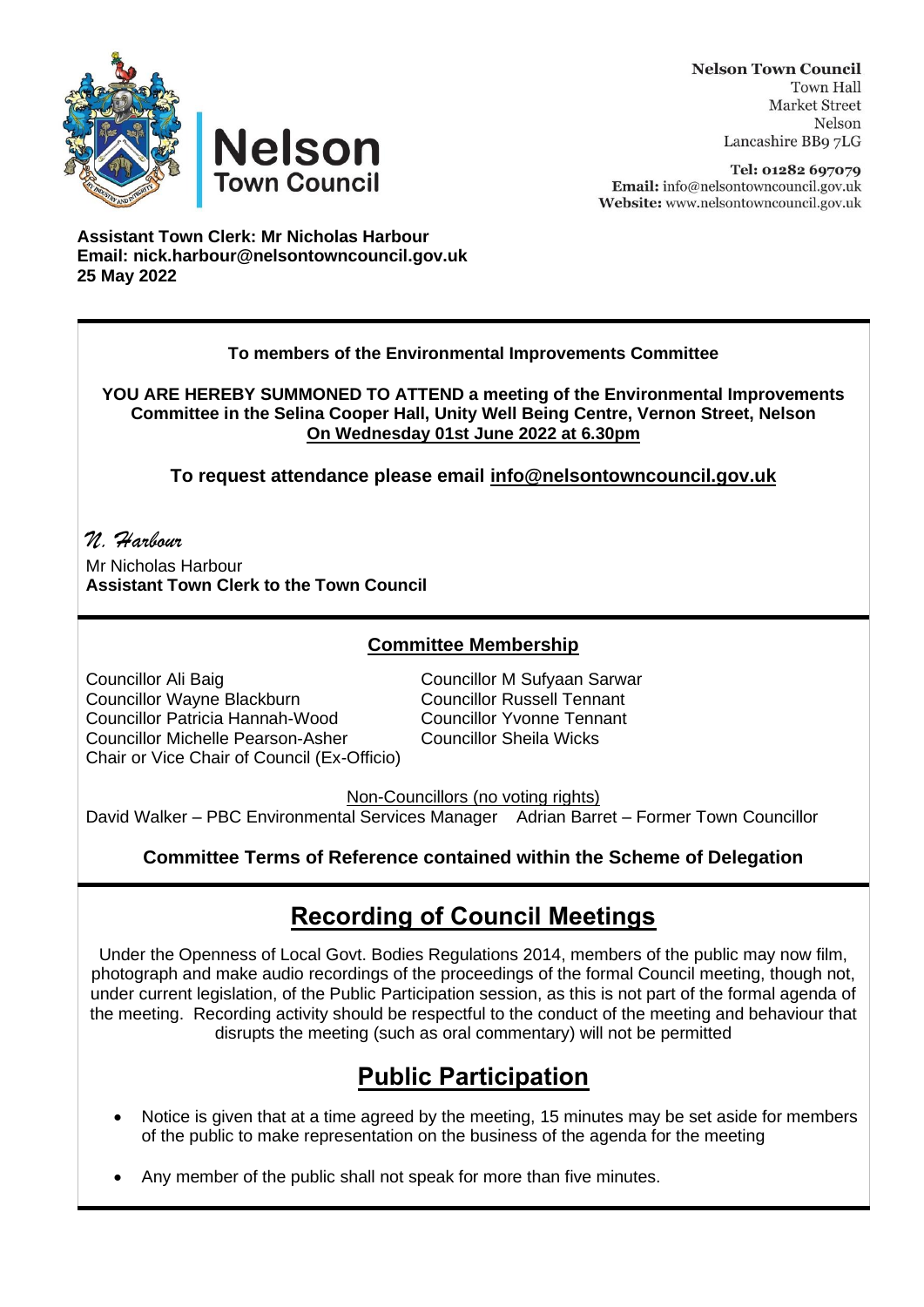• A question asked by a Member of the Public during Public Participation shall not require a response or debate during the meeting though the Chairman may direct that a written response will be provided subsequent to the meeting.

| <u>AGENDA</u> |                                                                                                                                                                                                                                                                                                                                                                                                                                                                                                                          |
|---------------|--------------------------------------------------------------------------------------------------------------------------------------------------------------------------------------------------------------------------------------------------------------------------------------------------------------------------------------------------------------------------------------------------------------------------------------------------------------------------------------------------------------------------|
| 1.            | <b>Election of Committee Chairman</b><br>To elect a committee chair for the ensuing year                                                                                                                                                                                                                                                                                                                                                                                                                                 |
| 2.            | <b>Election of Committee Vice-Chairman</b><br>To elect a committee vice-chair for the ensuing year                                                                                                                                                                                                                                                                                                                                                                                                                       |
| 3.            | <b>Apologies for Absence</b><br>To receive and approve apologies for absence and reasons given to the Clerk prior to the meeting.                                                                                                                                                                                                                                                                                                                                                                                        |
| 4.            | <b>Declarations of Interests</b><br>To receive disclosures of personal and prejudicial interests from members on matters to be<br>considered at the meeting. Officers are required to make a formal declaration about council<br>contracts where the employee has a financial interest.                                                                                                                                                                                                                                  |
|               | Note: Members must generally declare a disclosable pecuniary interest which he or she has in any<br>item on the Agenda. A Member with a disclosable pecuniary interest may not participate in any<br>discussion of the matter at the meeting and must not participate in any vote taken on the matter at<br>the meeting. In addition, the Council's Standing Orders require a Member with a disclosable<br>pecuniary interest to leave the room where the meeting is held while any discussion or voting takes<br>place. |
| 5.            | <b>Adjournment for Public Participation</b><br>To adjourn the meeting for 15 minutes to allow members of the public to make representation on<br>the business of the agenda for the meeting. No resolutions can be under public participation.                                                                                                                                                                                                                                                                           |
| 6.            | <b>Minutes</b><br>To approve the draft minutes of the Environmental Improvements committee meeting held on 02<br>March 2022 (previously circulated)                                                                                                                                                                                                                                                                                                                                                                      |
| 7.            | <b>Climate Emergency Issues</b><br>A standing item to identify and consider council initiatives which will help deal with the climate<br>emergency through Nelson Town Council's functions, facilities and any other remit.                                                                                                                                                                                                                                                                                              |
| 8.            | <b>United Nations Sustainability Goals</b><br>To discuss United Nations Sustainability Goals as requested to be placed on this agenda at the<br>previous meeting.                                                                                                                                                                                                                                                                                                                                                        |
| 9.            | <b>Environmental Projects (Pick up for Pendle)</b><br>To receive an update from Members around the latest Pick up for Pendle projects which they<br>have undertaken across the different wards.                                                                                                                                                                                                                                                                                                                          |
| 10.           | <b>Allotments Management</b><br>To receive an update from Adrian Barrett with feedback from actions discussed at the last<br>Allotments Society meeting.                                                                                                                                                                                                                                                                                                                                                                 |
| 11.           | <b>Pigeon Issues</b>                                                                                                                                                                                                                                                                                                                                                                                                                                                                                                     |